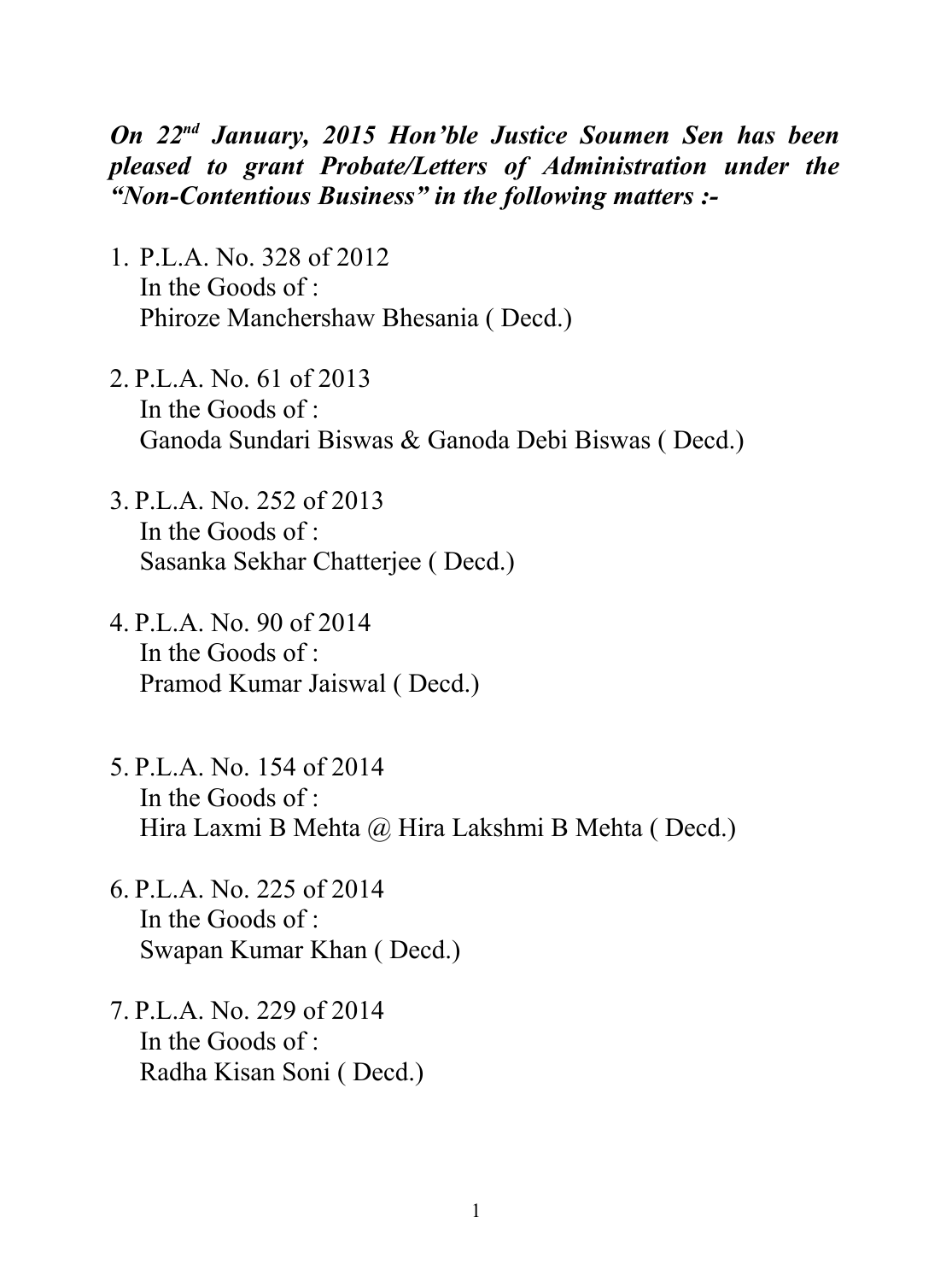- 8. P.L.A. No. 287 of 2014 In the Goods of : Sudhir Kumar Chatterjee ( Decd.)
- 9. P.L.A. No. 296 of 2014 In the Goods of : Santosh Ghosh @ Santosh Chandra Ghosh ( Decd.)
- 10. P.L.A. No. 305 of 2014 In the Goods of : Geeta Ghosh ( Decd.)
- 11. P.L.A. No. 310 of 2014 In the Goods of : Subhash Chaudhury ( Decd.)
- 12. P.L.A. No. 318 of 2014 In the Goods of : Kishan Lal Agarwal ( Decd.)
- 13. P.L.A. No. 323 of 2014 In the Goods of : Sandhya Bhattacharyya @ Bhattacharjee ( Decd.)
- 14. P.L.A. No. 338 of 2014 In the Goods of : Bal Kishan Khandelwal ( Decd.)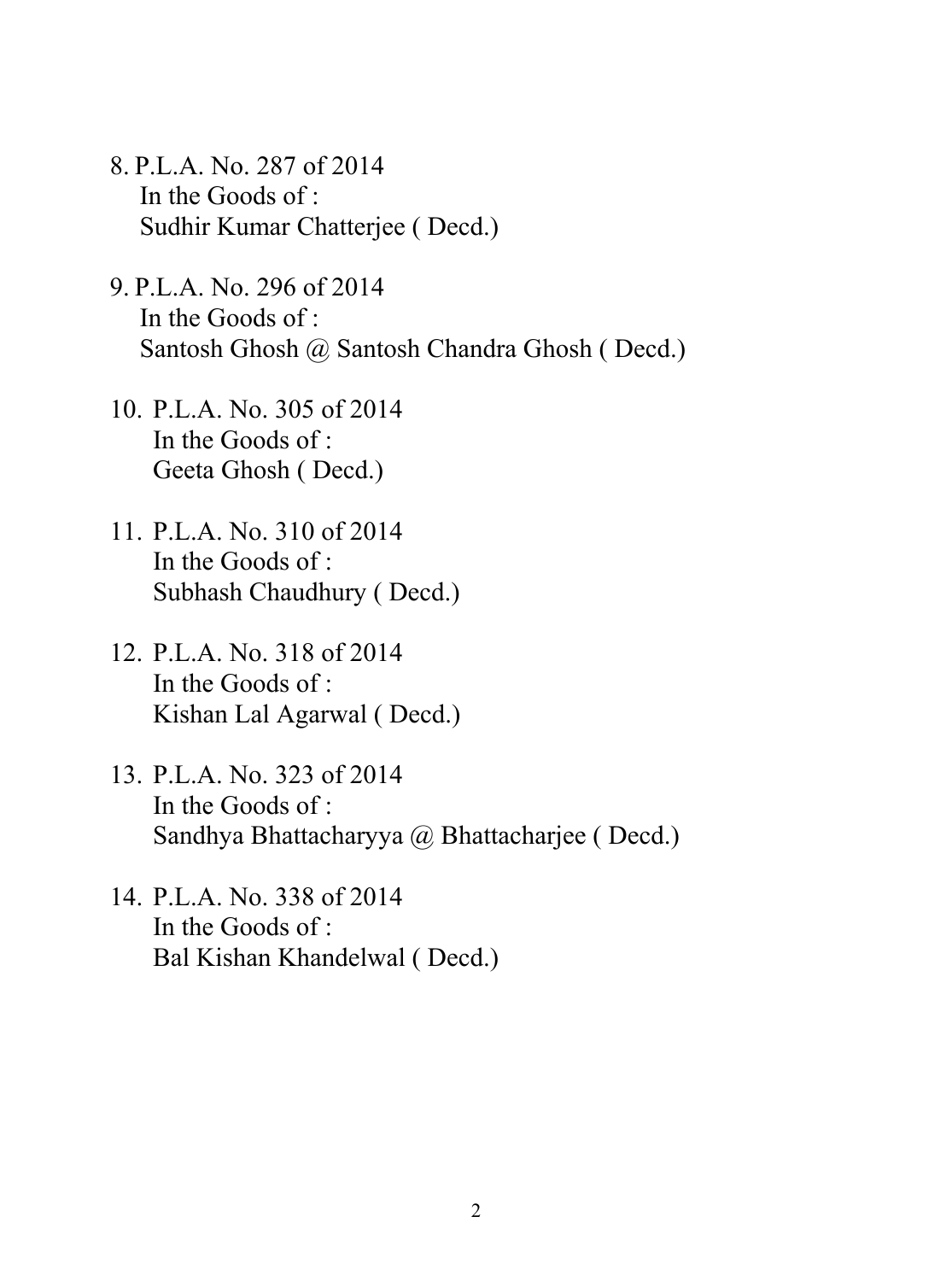## *On 13th February,2015 Hon'ble Justice Soumen Sen has been pleased to grant Probate/Letters of Administration under the "Non-Contentious Business" in the following matters :-*

- 1. P.L.A. No. 308 of 2012 In the Goods of : Angela Bhaya ( Decd.)
- 2. P.L.A. No. 77 of 2013 In the Goods of : Smt. Chandakumari Sanganeria ( Decd.)
- 3. P.L.A. No. 94 of 2013 In the Goods of : Smt. Jayati Venugopal( Decd.)
- 4. P.L.A. No. 178 of 2013 In the Goods of : Smt. Kalpana Roy ( Decd.)
- 5. P.L.A. No. 374 of 2013 In the Goods of : Digesh Chandra Guha ( Decd.)
- 6. P.L.A. No. 169 of 2014 In the Goods of : Smt. Tapasi Guha ( Decd.)
- 7. P.L.A. No. 255 of 2014 In the Goods of : Mrs. Monika Ray ( Decd.)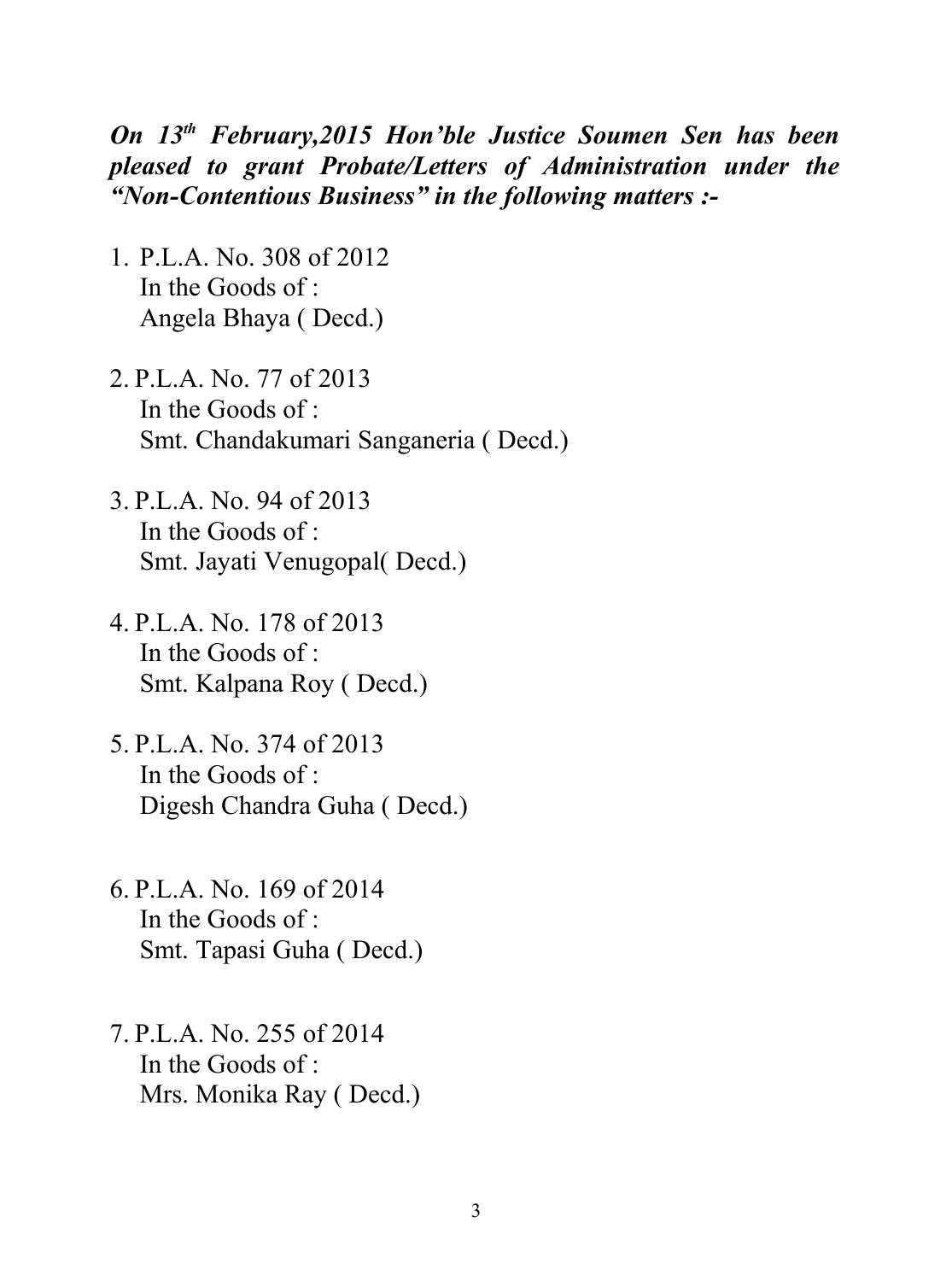- 8. P.L.A. No. 304 of 2014 In the Goods of : Kanchan Devi Baid ( Decd.)
- 9. P.L.A. No. 315 of 2014 In the Goods of : Nabanita Mandal ( Decd.)
- 10. P.L.A. No. 317 of 2014 In the Goods of : Rekha Bose ( Decd.)
- 11. P.L.A. No. 324 of 2014 In the Goods of : Sri Bivas Ghose ( Decd.)
- 12. P.L.A. No. 328 of 2014 In the Goods of : Bijoy Kumar Chatterjee ( Decd.)
- 13. P.L.A. No. 329 of 2014 In the Goods of : Smt. Kamala Dutta ( Decd.)
- 14. P.L.A. No. 335 of 2014 In the Goods of : Lal Mohan Saha ( Decd.)
- 15. P.L.A. No. 337 of 2014 In the Goods of : Smt. Malini Mandal ( Decd.)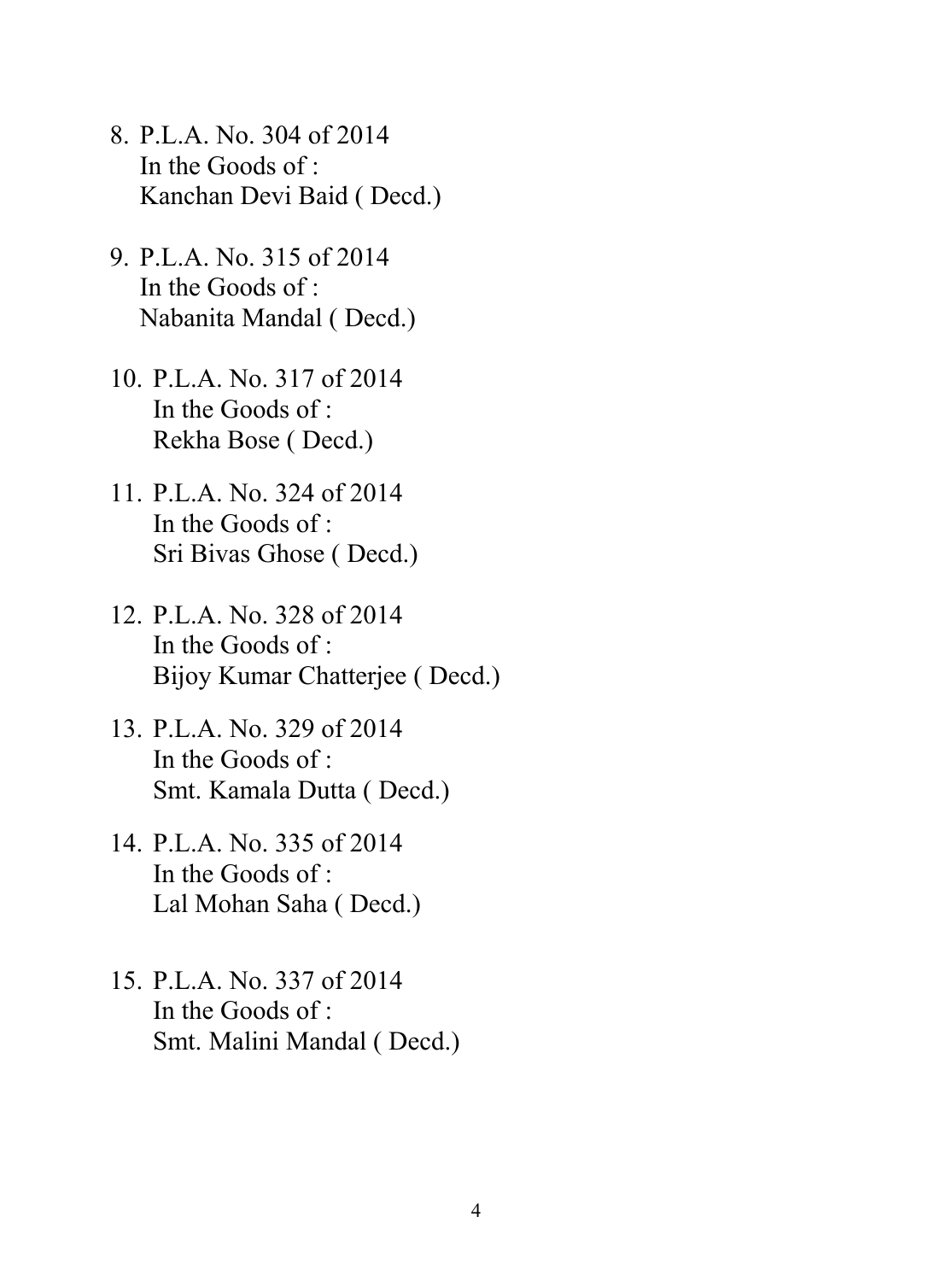- 16. P.L.A. No. 340 of 2014 In the Goods of : Achyutananda Dey ( Decd.)
- 17. P.L.A. No. 342 of 2014 In the Goods of : Sunil Ranjan Sengupta ( Decd.)
- 18. P.L.A. No. 343 of 2014 In the Goods of : (Smt) Lina Mullick ( Decd.)

## *On 20th February,2015 Hon'ble Justice Soumen Sen has been pleased to grant Probate/Letters of Administration under the "Non-Contentious Business" in the following matters :-*

- 1. P.L.A. No. 211 of 2009 In the Goods of : Smt. Biredei Devi Rajgarhia ( Decd.)
- 2. P.L.A. No. 339 of 2010 In the Goods of : Birendra Nath Mukherjee ( Decd.)
- 3. P.L.A. No. 273 of 2012 In the Goods of : Smt. Malati Rani Ganguli ( Decd.)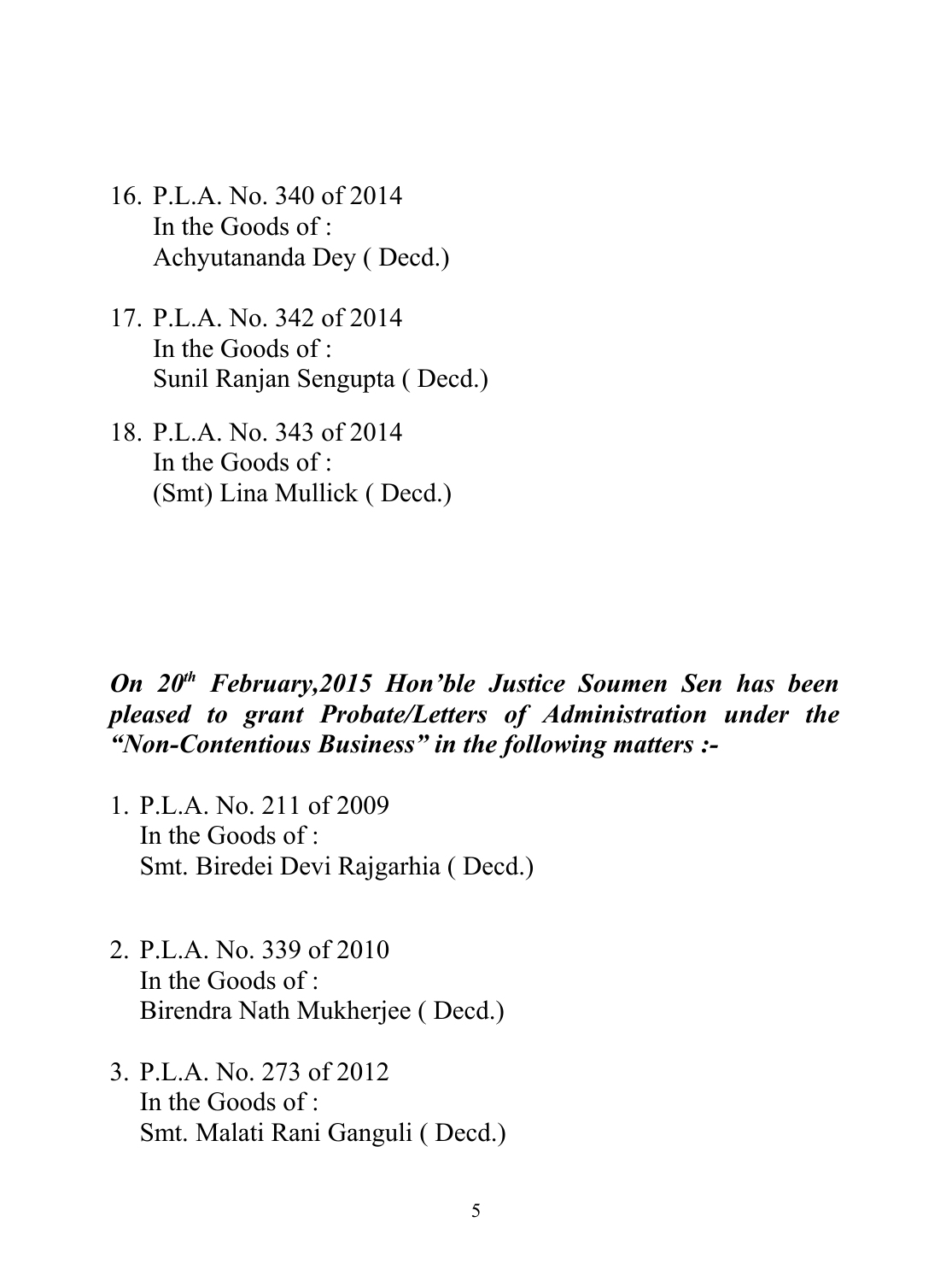- 4. P.L.A. No. 67 of 2013 In the Goods of : Aloka Mookherjee ( Decd.)
- 5. P.L.A. No. 313 of 2013 In the Goods of : Dr. Ajoy Kumar Sharma @ Ajay Kr. Sharma (Decd.)
- 6. P.L.A. No. 108 of 2014 In the Goods of : Sudhir Kumar Mukherjee ( Decd.)
- 7. P.L.A. No. 127 of 2014 In the Goods of : Nilkanta Bhakta @ Nabarun Kanti Bhakta ( Decd.)
- 8. P.L.A. No. 201 of 2014 In the Goods of : Santosh Kumar Nath ( Decd.)
- 9. P.L.A. No. 277 of 2014 In the Goods of : Parameswari Devi Goenka ( Decd.)
- 10. P.L.A. No. 295 of 2014 In the Goods of : Pradeep Kothari ( Decd.)
- 11. P.L.A. No. 308 of 2014 In the Goods of : Satyabrat Agarwal ( Decd.)